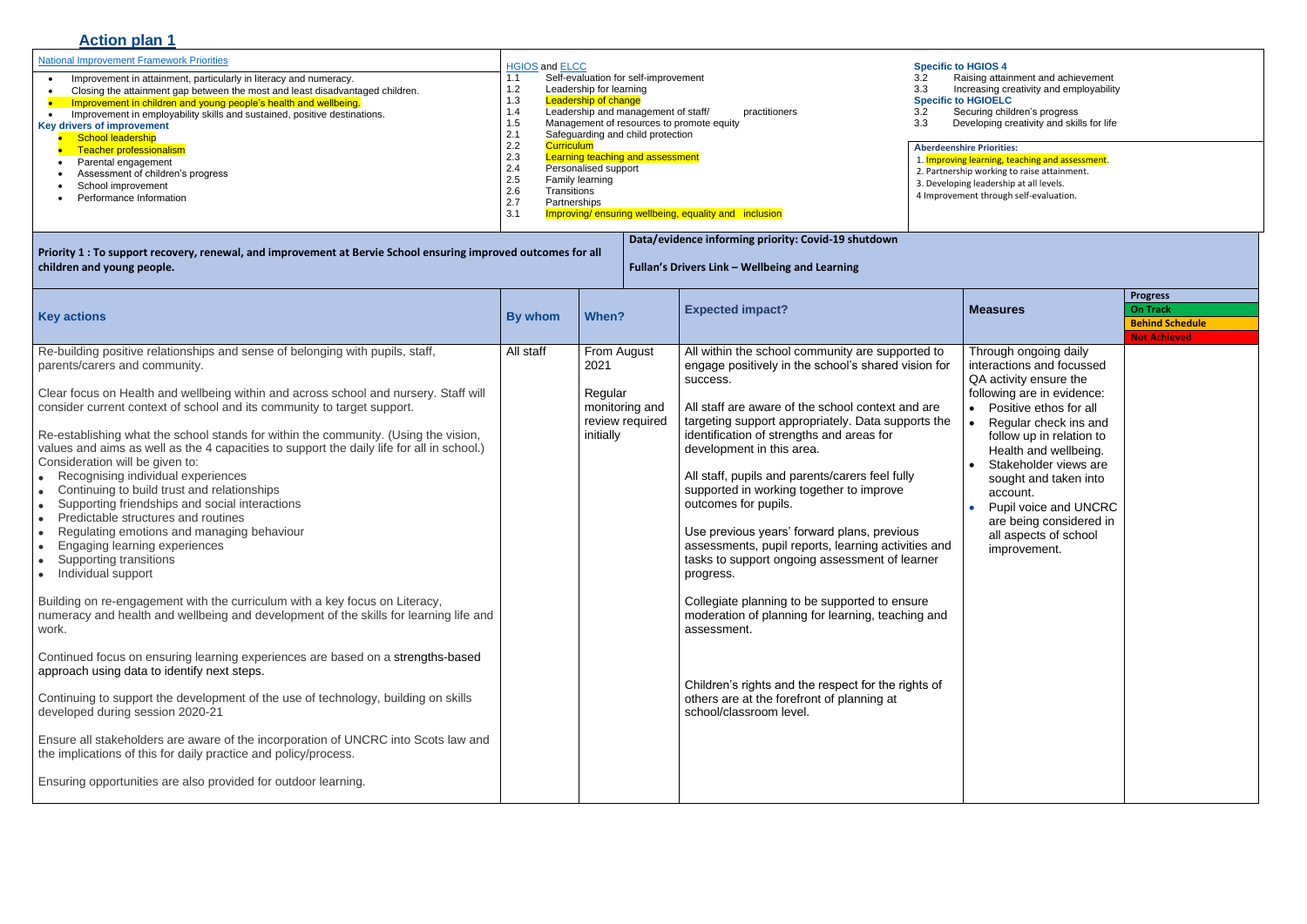# **Action plan 2**

| <b>National Improvement Framework Priorities</b><br>Improvement in attainment, particularly in literacy and numeracy.<br>Closing the attainment gap between the most and least disadvantaged children.<br>Improvement in children and young people's health and wellbeing.<br>Improvement in employability skills and sustained, positive destinations.<br>Key drivers of improvement<br>School leadership<br>Teacher professionalism<br>Parental engagement<br>Assessment of children's progress<br>School improvement<br>Performance Information                                                                                                                                                                                                                                                                                                                                                                                                                                                                                                                                                                                                                                                                                                                                          | <b>HGIOS</b> and <b>ELCC</b><br><b>Specific to HGIOS 4</b><br>Self-evaluation for self-improvement<br>1.1<br>3.2<br>1.2<br>3.3<br>Leadership for learning<br>1.3<br><b>Leadership of change</b><br><b>Specific to HGIOELC</b><br>1.4<br>Leadership and management of staff/<br>practitioners<br>3.2<br>1.5<br>Management of resources to promote equity<br>3.3<br>2.1<br>Safeguarding and child protection<br>2.2<br><b>Curriculum</b><br><b>Aberdeenshire Priorities:</b><br>Learning teaching and assessment<br>2.3<br>2.4<br>Personalised support<br>2.5<br>Family learning<br>2.6<br><b>Transitions</b><br>2.7<br>Partnerships<br>3.1<br>Improving/ensuring wellbeing, equality and inclusion |                                                                                                                                                                                               |  |                                                                                                                                                                                                                                                                                                                                                                                                                                                                                                                                                                 |  | Raising attainment and achievement<br>Increasing creativity and employability<br>Securing children's progress<br>Developing creativity and skills for life<br>1. Improving learning, teaching and assessment.<br>2. Partnership working to raise attainment.<br>3. Developing leadership at all levels.<br>4 Improvement through self-evaluation.                                                |                                                                                     |  |
|---------------------------------------------------------------------------------------------------------------------------------------------------------------------------------------------------------------------------------------------------------------------------------------------------------------------------------------------------------------------------------------------------------------------------------------------------------------------------------------------------------------------------------------------------------------------------------------------------------------------------------------------------------------------------------------------------------------------------------------------------------------------------------------------------------------------------------------------------------------------------------------------------------------------------------------------------------------------------------------------------------------------------------------------------------------------------------------------------------------------------------------------------------------------------------------------------------------------------------------------------------------------------------------------|---------------------------------------------------------------------------------------------------------------------------------------------------------------------------------------------------------------------------------------------------------------------------------------------------------------------------------------------------------------------------------------------------------------------------------------------------------------------------------------------------------------------------------------------------------------------------------------------------------------------------------------------------------------------------------------------------|-----------------------------------------------------------------------------------------------------------------------------------------------------------------------------------------------|--|-----------------------------------------------------------------------------------------------------------------------------------------------------------------------------------------------------------------------------------------------------------------------------------------------------------------------------------------------------------------------------------------------------------------------------------------------------------------------------------------------------------------------------------------------------------------|--|--------------------------------------------------------------------------------------------------------------------------------------------------------------------------------------------------------------------------------------------------------------------------------------------------------------------------------------------------------------------------------------------------|-------------------------------------------------------------------------------------|--|
| Priority 2 : To maximise engagement in learning through use of assessment and teaching approaches which provide<br>appropriate pace and challenge.                                                                                                                                                                                                                                                                                                                                                                                                                                                                                                                                                                                                                                                                                                                                                                                                                                                                                                                                                                                                                                                                                                                                          |                                                                                                                                                                                                                                                                                                                                                                                                                                                                                                                                                                                                                                                                                                   | Data/evidence informing priority: Feedback from VSE visit, Visible Learning work and ongoing QA activities<br>Fullan's Drivers Link - Wellbeing and Learning, Social Intelligence, Systemness |  |                                                                                                                                                                                                                                                                                                                                                                                                                                                                                                                                                                 |  |                                                                                                                                                                                                                                                                                                                                                                                                  |                                                                                     |  |
| <b>Key actions</b>                                                                                                                                                                                                                                                                                                                                                                                                                                                                                                                                                                                                                                                                                                                                                                                                                                                                                                                                                                                                                                                                                                                                                                                                                                                                          | <b>By whom</b>                                                                                                                                                                                                                                                                                                                                                                                                                                                                                                                                                                                                                                                                                    | When?                                                                                                                                                                                         |  | How will we evaluate impact?<br>(Measurements of success)                                                                                                                                                                                                                                                                                                                                                                                                                                                                                                       |  | <b>Measures</b>                                                                                                                                                                                                                                                                                                                                                                                  | <b>Progress</b><br><b>On Track</b><br><b>Behind Schedule</b><br><b>Not Achieved</b> |  |
| Review school values and curriculum rationale to ensure they are reflective of the<br>context of the school and Bervie Learners enable the school community to work<br>towards a common goal.<br>Consider what's working well to engage learners and plan in response to this. Key<br>approaches include:<br>Use of digital technologies - building on skills learners developed during<br>home learning<br>Play based approach at early level, building on learning through play<br>Creativity and opportunities to use outdoor spaces as part of learning<br>Consider current approaches to teaching, including how challenge is provided and<br>use this information to plan next steps with staff.<br>Review our shared understanding of 'A Leader of Learning At Bervie' and what a<br>good lesson looks like.<br>Review assessment calendar and approaches to assessment. Consider what<br>evidence informs assessment decisions and how this is used to plan next steps in<br>learning. (Link to VL work)<br>Further engage with QAMSO work to ensure continued and strengthened shared<br>understanding of standards and achievement of a level to support consistency in<br>professional judgement throughout the school.<br>Continued involvement in Self Improving Schools work. | All<br>Staff/HG<br>Staff working<br>group<br>Staff working<br>group<br>Staff working<br>group<br><b>JW/HG</b><br>HG                                                                                                                                                                                                                                                                                                                                                                                                                                                                                                                                                                               | <b>June 2022</b><br>Termly<br>Ongoing and<br>by May 2022<br>Ongoing and<br>by May 2022<br>Ongoing and<br>by May 2022<br>activities and planning discussions.<br>Ongoing<br>Ongoing            |  | All within the school community are supported to<br>engage positively in the school's shared vision for<br>success. Focused QA in this area will evidence impact.<br>Planning and discussion will centre around children's<br>experiences with a focus on how to maximise<br>engagement. Information from planning meetings,<br>tracking meetings and learning visits will support this.<br>Clear outline of approaches to assessment and shared<br>understanding of standards including types of evidence<br>to consider. Staff use this as part of moderation |  | Through ongoing daily<br>interactions and<br>focussed QA activity<br>ensure the following<br>are in evidence:<br>• Shared<br>understanding of<br>curriculum rationale<br>High levels of<br>engagement<br>Shared<br>understanding of a<br>leader of learning<br>and what a good<br>lesson looks like<br>Evidence of<br>challenge<br>Shared approaches<br>to and<br>understanding of<br>assessment |                                                                                     |  |
|                                                                                                                                                                                                                                                                                                                                                                                                                                                                                                                                                                                                                                                                                                                                                                                                                                                                                                                                                                                                                                                                                                                                                                                                                                                                                             |                                                                                                                                                                                                                                                                                                                                                                                                                                                                                                                                                                                                                                                                                                   |                                                                                                                                                                                               |  | Discussions and feedback from Self Improving Schools<br>work will highlight shared understanding of standards<br>within QIs                                                                                                                                                                                                                                                                                                                                                                                                                                     |  |                                                                                                                                                                                                                                                                                                                                                                                                  |                                                                                     |  |